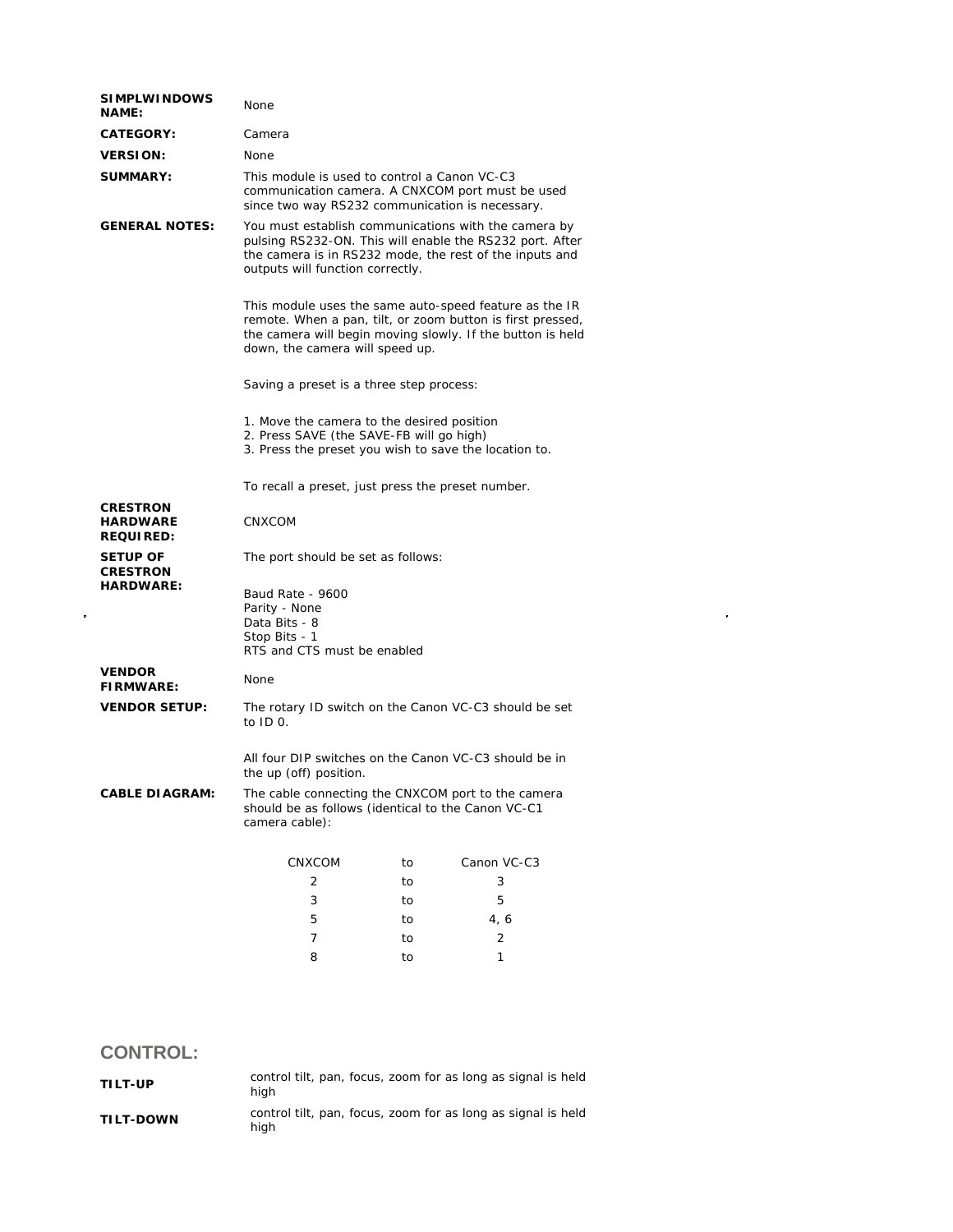| <b>PAN-LEFT</b>         | control tilt, pan, focus, zoom for as long as signal is held<br>high                                    |  |  |
|-------------------------|---------------------------------------------------------------------------------------------------------|--|--|
| <b>PAN-RIGHT</b>        | control tilt, pan, focus, zoom for as long as signal is held<br>high                                    |  |  |
| ZOOM-IN                 | control tilt, pan, focus, zoom for as long as signal is held<br>high                                    |  |  |
| ZOOM-OUT                | control tilt, pan, focus, zoom for as long as signal is held<br>high                                    |  |  |
| <b>FOCUS-NEAR</b>       | control tilt, pan, focus, zoom for as long as signal is held<br>high                                    |  |  |
| <b>FOCUS-FAR</b>        | control tilt, pan, focus, zoom for as long as signal is held<br>high                                    |  |  |
| <b>AUTOFOCUS-ON</b>     | Turn on autofocus (recalling a preset will also turn it on)                                             |  |  |
| <b>AUTOFOCUS-OFF</b>    | Turn off autofocus (using manual focus controls will also<br>turn it off)                               |  |  |
| <b>AUTOFOCUS-TOGGLE</b> | Toggle the state of autofocus                                                                           |  |  |
| <b>PRESETS</b>          | Used to store and recall presets for pan, tilt and zoom<br>positions                                    |  |  |
| <b>SAVE</b>             | Puts the module into save mode to allow storage of<br>presets                                           |  |  |
| <b>HOME</b>             | Sends the camera to a home position for pan and tilt                                                    |  |  |
| <b>RS232-ON</b>         | Puts the camera into RS232 control mode. This must be<br>done before any other commands are sent to it. |  |  |
| <b>RS232-OFF</b>        | Takes the unit out of RS232 control mode                                                                |  |  |
| VCC3-RX\$               | A serial data signal coming from the CNXCOM port.                                                       |  |  |

## **FEEDBACK:**

| <b>AUTOFOCUS-ON-FB</b>  | Real feedback indicating if camera is in autofocus          |
|-------------------------|-------------------------------------------------------------|
| <b>AUTOFOCUS-OFF-FB</b> | Real feedback indicating when camera is not in<br>autofocus |
| <b>PRESETS-FB</b>       | Indicate which preset was last chosen                       |
| <b>PRESET-SAVE-FB</b>   | Indicates when the module is in save mode                   |
| <b>RS232-ON-FB</b>      | Real feedback indicating control mode of camera             |
| RS232-OFF-FB            | Real feedback indicating control mode of camera             |
| <b>PRESET-BUSY</b>      | High while a preset is being saved or recalled              |
| VCC3-TX\$               | A serial data signal going to the CNXCOM port               |

| <b>OPS USED FOR TESTING:</b>                | 3.17.30                       |                                                                                                                              |
|---------------------------------------------|-------------------------------|------------------------------------------------------------------------------------------------------------------------------|
| <b>COMPILER USED FOR</b><br><b>TESTING:</b> | 3.18.04                       |                                                                                                                              |
| <b>WORKSHOP USED FOR</b><br><b>TESTING:</b> | 5.23                          |                                                                                                                              |
| <b>SAMPLE PROGRAM:</b>                      | VCC3TEST.CN2,<br>VCC3TEST.PRJ |                                                                                                                              |
| <b>REVISION HISTORY:</b>                    | CN-VCC3R                      | Original                                                                                                                     |
|                                             | CN-VCC3B                      | Add IR remote control<br>No need to initialize presets<br>No need to store end stops<br>No preset recall on RS232 mode<br>on |
|                                             | CN-VCC3C                      | Remove INIT preset function                                                                                                  |
|                                             | CN-VCC3D                      | Correct problem with pan/tilt                                                                                                |